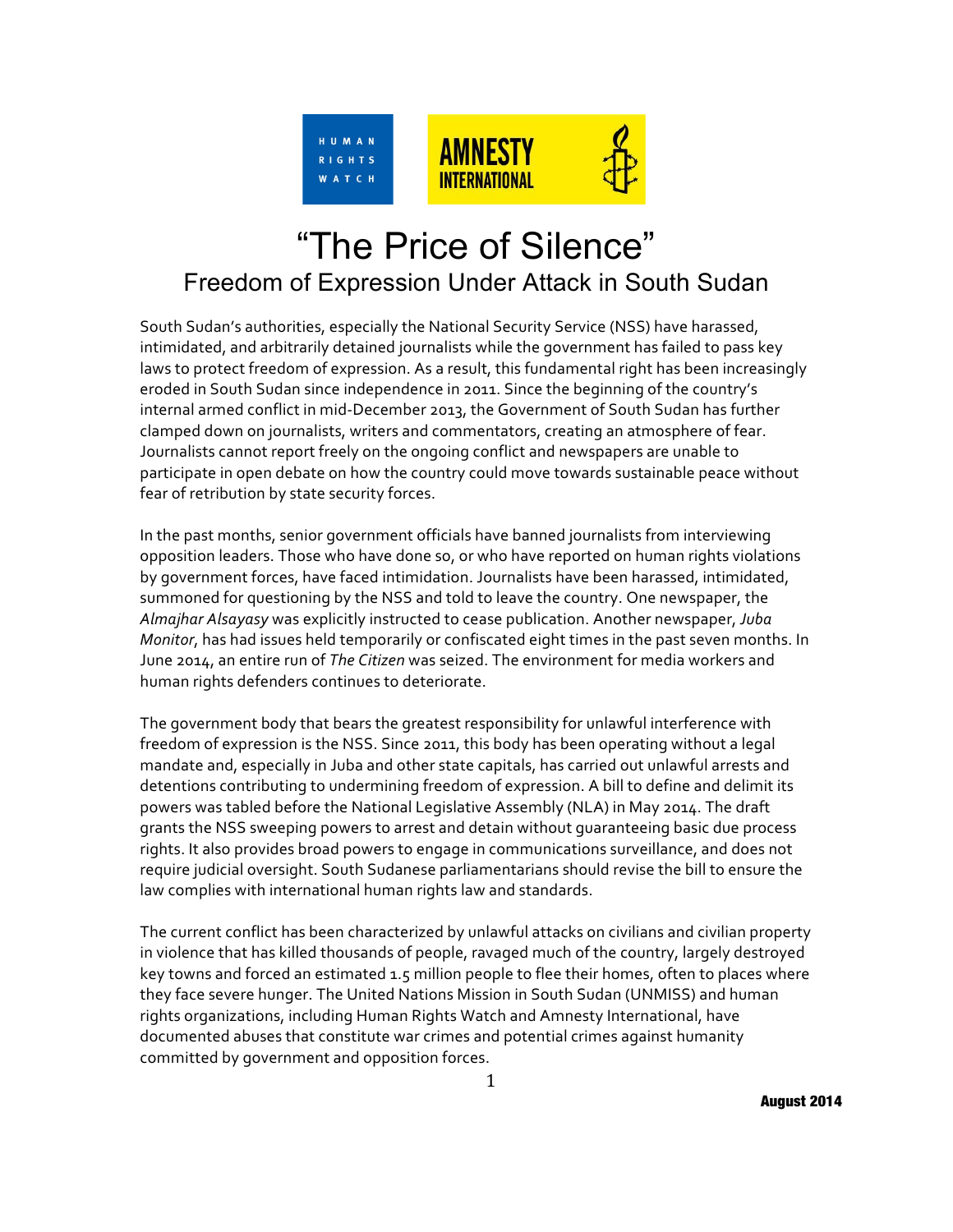Both international and South Sudanese journalists have struggled to report on the abuses. In an increasingly fearful atmosphere, many journalists and human rights defenders have resorted to self-censorship, carefully crafting articles and statements to avoid antagonizing the government, opting out of public appearances or television and radio interviews. One journalist described how uncertainty over what will be tolerated by government officials or state security personnel has diminished reporting. "The level of risk is constantly hard to gauge. One never knows which story would set [the government] off. It is never clear what a red line would be."

Unable to do their job, some journalists and activists have left the country. A human rights lawyer in Juba explained, "If you stay, you pay the price of silence."

As so many others in South Sudan, journalists and human rights defenders have also been impacted by the conflict itself. Some have witnessed violence or have been personally targeted. Many have been displaced due to the fighting or forced to leave the country. Media infrastructure has been damaged or destroyed, including one radio station in Leer, another in Malakal and two in Bor. Following the opposition takeover of Bentiu, Radio Bentiu FM was used to call on young men to commit acts of sexual violence against Dinka women and girls.

The government clampdown takes place at a time when South Sudan, needs independent voices to contribute to national discussions about lasting solutions to the political crisis and internal armed conflict. Uncensored articles, opinion pieces, radio interviews and television coverage are critical to the national conversation about how best to move the country forward.

The government and the opposition have affirmed that the Intergovernmental Authority on Development (IGAD)-brokered peace negotiations between the two parties in Addis Ababa should be inclusive and involve the participation of a broad range of stakeholders, including civil society, faith-based leaders and other political parties. Commitment to inclusivity requires there be space in South Sudan for analysis—and critique—of how and why the government has failed to live up to expectations since the Comprehensive Peace Agreement (CPA) ended Sudan's long conflict in 2005.

The current abuses add to a contemporary history of unaddressed abuse of media by state security organs. Since South Sudan's 2011 independence, journalists have been "picked up" by the NSS, soldiers or other security services, unlawfully detained in poor conditions, intimidated and threatened, sometimes at qunpoint. Journalists have had their equipment taken from them because government authorities were unhappy with their stories. Journalists have been arrested for not reporting on a speech by President Salva Kiir. On numerous occasions, editors have been threatened for stories they have run or warned off particular topics. Over the past three years NSS intimidation, including being "called in" to NSS or having NSS personnel visit media premises has become part of journalism in South Sudan.

Government authorities have not taken steps to investigate and hold accountable state security services responsible for violations of freedom of expression. Authorities have also failed to diligently investigate and bring to justice the killers of journalist Isaiah Abraham, shot dead in Juba on 5 December, 2012 by unidentified gunmen. Abraham's writings were often critical of the government and the murder was a watershed moment for South Sudan's journalists,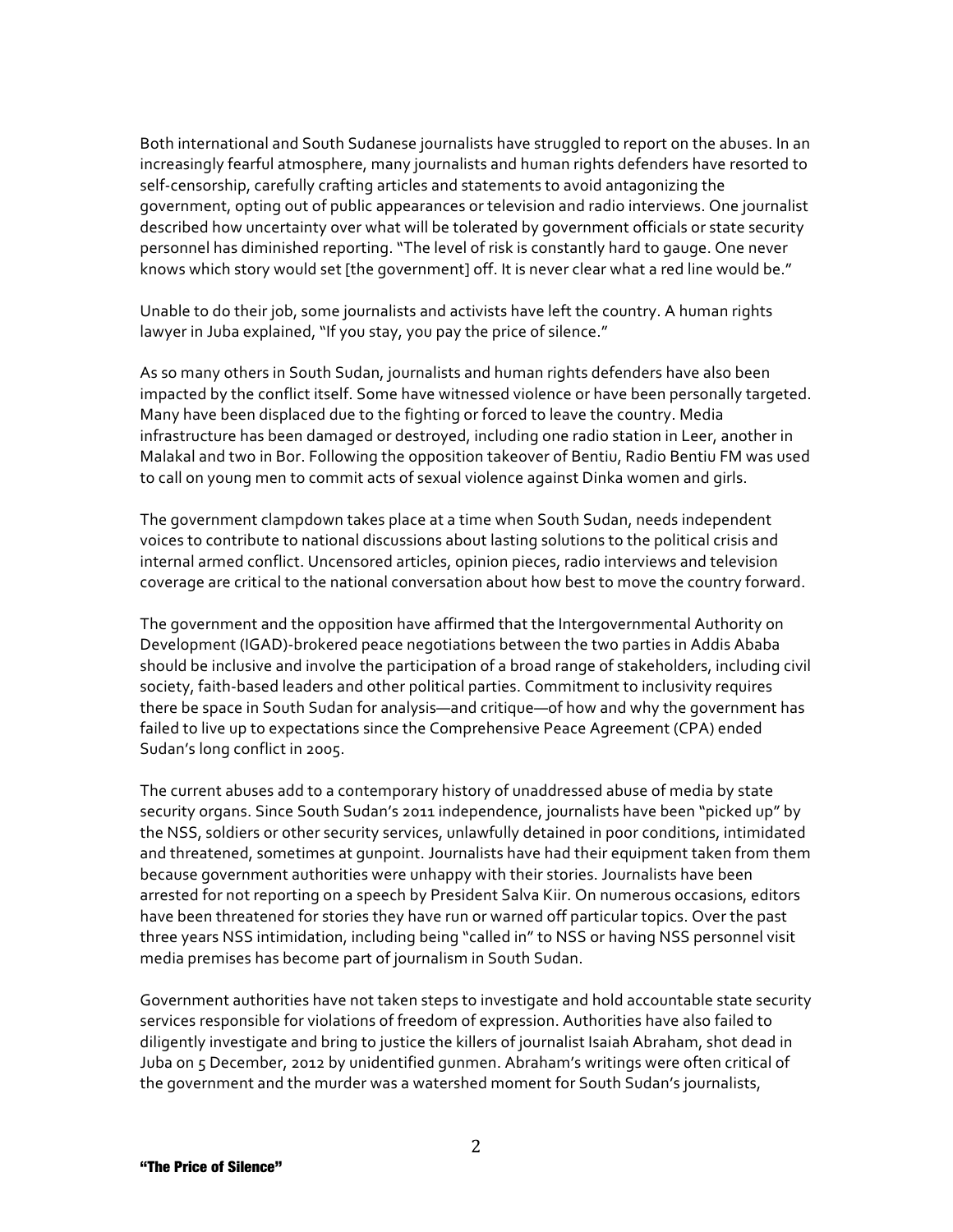compelling many to self-censor criticism of the government. Other journalists received anonymous or NSS threats during this period and were forced to leave the country.

More generally, failure to ensure justice for past abuses helped to create conditions ripe for further conflict in 2013. Moving the country forward will require confronting, rather than covering-up, widespread abuses by both the government and opposition forces since 15 December, 2013 including massacres, the widespread targeting and killing of civilians often because of their ethnicity and assumed political affiliations and the destruction of civilian property.

But current restrictions on freedom of expression also limit opportunities for accountability. Any hope for justice for crimes committed during the new conflict and the success of any future truth-telling process will require a safe environment in which South Sudanese can speak openly about abuses they witnessed or experienced. Freedom of expression must be protected, not regularly attacked, as in the past seven months.

## *Restrictions\*on Conflict\*Reporting:\*Broadcasting\*Interviews\*with\*Opposition is "an\*offence"*

Verbal bans by government officials on interviewing opposition forces, harassment of journalists and the forced closure of one newspaper, the Almajhar Alsayasy, have stymied journalists' ability to report on the conflict and have, in effect, censored opposition voices in the media.

In mid-March 2014, Minister of Information and Broadcasting Michael Makuei said in a recorded interview on the Voice of America (VOA) that reporters should not broadcast or publish interviews with rebels as this was "subversive activity" and "an offence."<sup>1</sup> "When you go and interview a rebel far away from here and you come and play that interview in a government territory and you know this man is not friendly, this is not the meaning of journalism," he told journalists.<sup>2</sup>

In the interview, Makuei directed a particular critique against the Juba-based Eye Radio, which had broadcast a press conference by opposition members Alfred Ladu Gore and Angelina Teny. Following this broadcast, three NSS officers complained to the station manager, demanded tapes of the broadcast, and questioned several staff members, detaining one, the expatriate staff, the editor in chief, for several hours. They also confiscated the station's registration

ender the Nardal March 2014<br>I Makuei's March 2014 statement echoed another statement to journalists on December 21, 2013, a few " days after violence the government has maintained was the result of an attempted coup by Machar subsided in the capital. In this statement, Makuei criticized journalists for the content of stories and appeared to threaten them. "How did you decide to send such information without first confirming it from us? Anyone who goes astray will not be tolerated," he said. After complaining journalists had not reported the Juba violence as a coup, he said: "I want you to be honest, responsible and accountable for whatever you do. From now onwards we will be very strict." A recorded video of Makuei's December statement can be viewed here: <u>https://www.youtube.com/watch?v=Fabn7osAafg</u> (accessed 31 July 2014).<br><sup>2</sup> South Sudan Information Minister Michael Makuei speaks with Jonn Tanza, 12 March 2014,

http://www.voanews.com/audio/audio/385546.html (accessed 31 July 2014).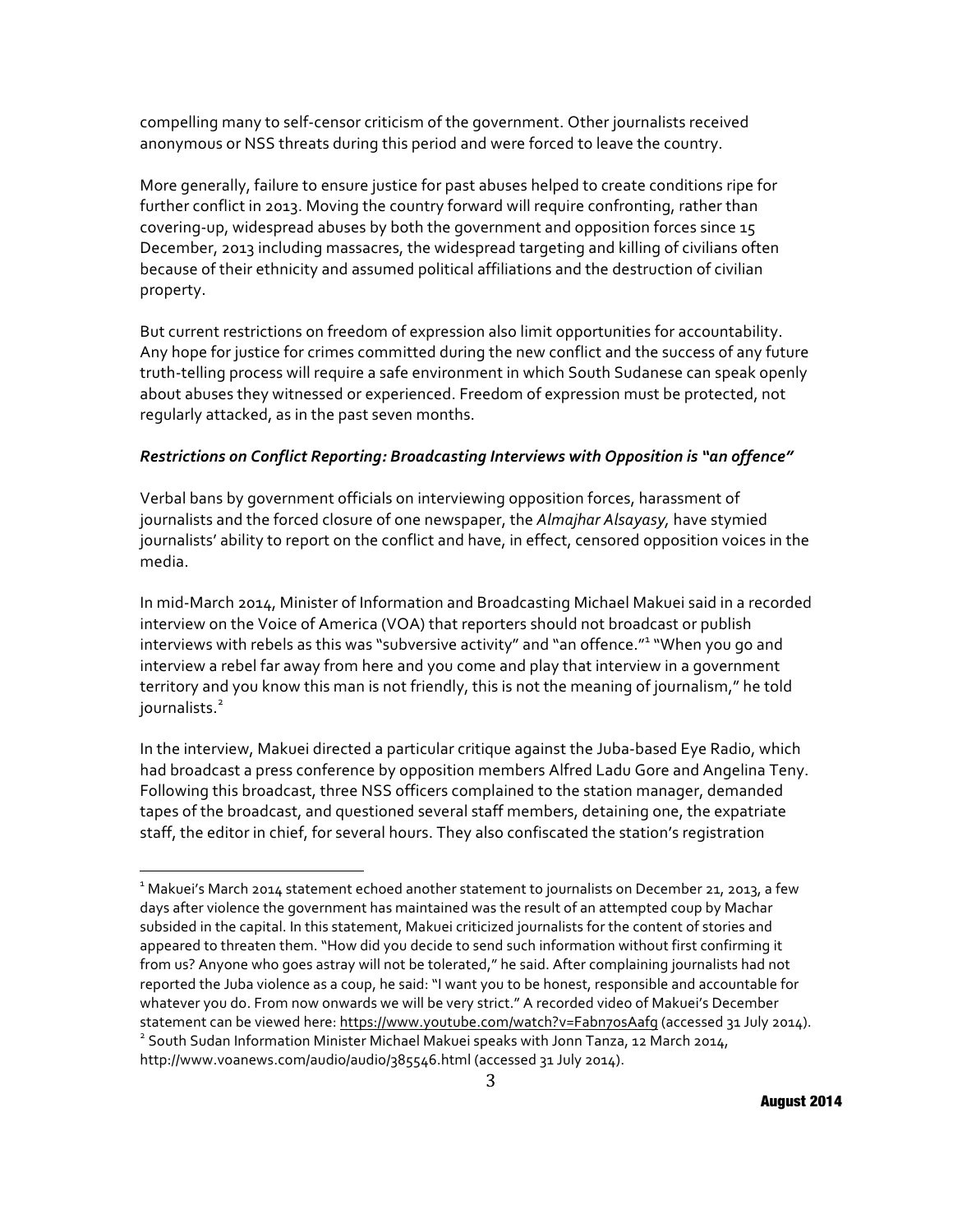certificate and the expatriate's passport, returning it over two weeks later when she complied with an oral request to leave the country. $3$ 

Neither Makuei nor the Ministry of Information and Broadcasting has provided a written explanation laying out the parameters of this apparent ban on broadcasting interviews with opposition leaders. Nor has the Ministry clarified under what legal provision doing so would be an "offence"

In another case, the *Almajhar Alsayasy* Arabic language newspaper was shut down in March 2014, because of how the newspaper described the conflict's genesis and for interviewing politicians critical of the government. On 3 March 2014, NSS Director of Internal Security, Major General Akol Koor, sent a letter to the Ministry of Information and Broadcasting accusing the newspaper of "spreading lies to the public with an aim of deliberately confusing and misrepresenting the circumstances that led to the onset of the current crisis..." and of "conducting exclusive interviews with disgruntled politicians."<sup>4</sup>

Under this apparent instruction of the NSS, an official in the Ministry called the editor-in-chief to inform him that his paper had been suspended. The editor-in-chief wrote letters of complaint to NSS and the Ministry, citing constitutional protections of freedom of expression, but received no response. $5$ 

When Amnesty International sought further information about the suspension of Almajhar Alsayasy, Madut Wol, the Director for Information in the Ministry of National Security, explained media houses are summoned to the NSS if they write articles that "touch on the government." "We will ask you to come and explain. If we ask you to explain and you fail to explain what your intentions are and give us a good explanation, we will write to the Ministry of Information and ask them to ban your activities," he said.<sup>6</sup>

A newspaper editor said that in December, under instruction from NSS officials, he did not run the second part of an article about two politicians—the former Secretary General of South Sudan's leading Sudan People's Liberation Movement (SPLM) political party, Pagan Amum, and a former Minister, Deng Alor—who were arrested in mid-December 2013 by government officials who said they had helped organize the alleged coup in Juba. This NSS instruction led the editor to tailor reporting to avoid antagonizing the government. "We have done a lot of self-censorship since then. We have not published any opposition statements," the editor said.<sup>7</sup>

Reporting about the government by radio stations in opposition-controlled areas has also been constrained. A radio station in Nassir, an area at the time under opposition control, was

<sup>&</sup>lt;u>.</u><br><sup>3</sup>Human Rights Watch interviews with journalists, Juba, 9 June 2014.

<sup>&</sup>lt;sup>4</sup> Letter from Maj. Gen. Akol Koor Kuuc, Director General, Internal Security Bureau to Hon. Michael George Garang, Undersecretary, Ministry of Information, Television and Broadcasting, 3 March 2014, RSS/NSS/DG/ISB/J/05/14 (on file with Amnesty International).

<sup>&</sup>lt;sup>5</sup> Letter from Almajhar Alsayasy to the Minister of National Security 4 March 2014 (on file with Amnesty International); Letter from Almajhar Alsayasy to the Minister of Information and Broadcasting 12 March 2014 (on file with Amnesty International).

 $6$  Amnesty International interview with Madut Wol, Director of Information, Ministry of National Security, Juba, 25 March 2014.

<sup>&</sup>lt;sup>7</sup> Human Rights Watch interview with journalists, Juba, 10 June 2014.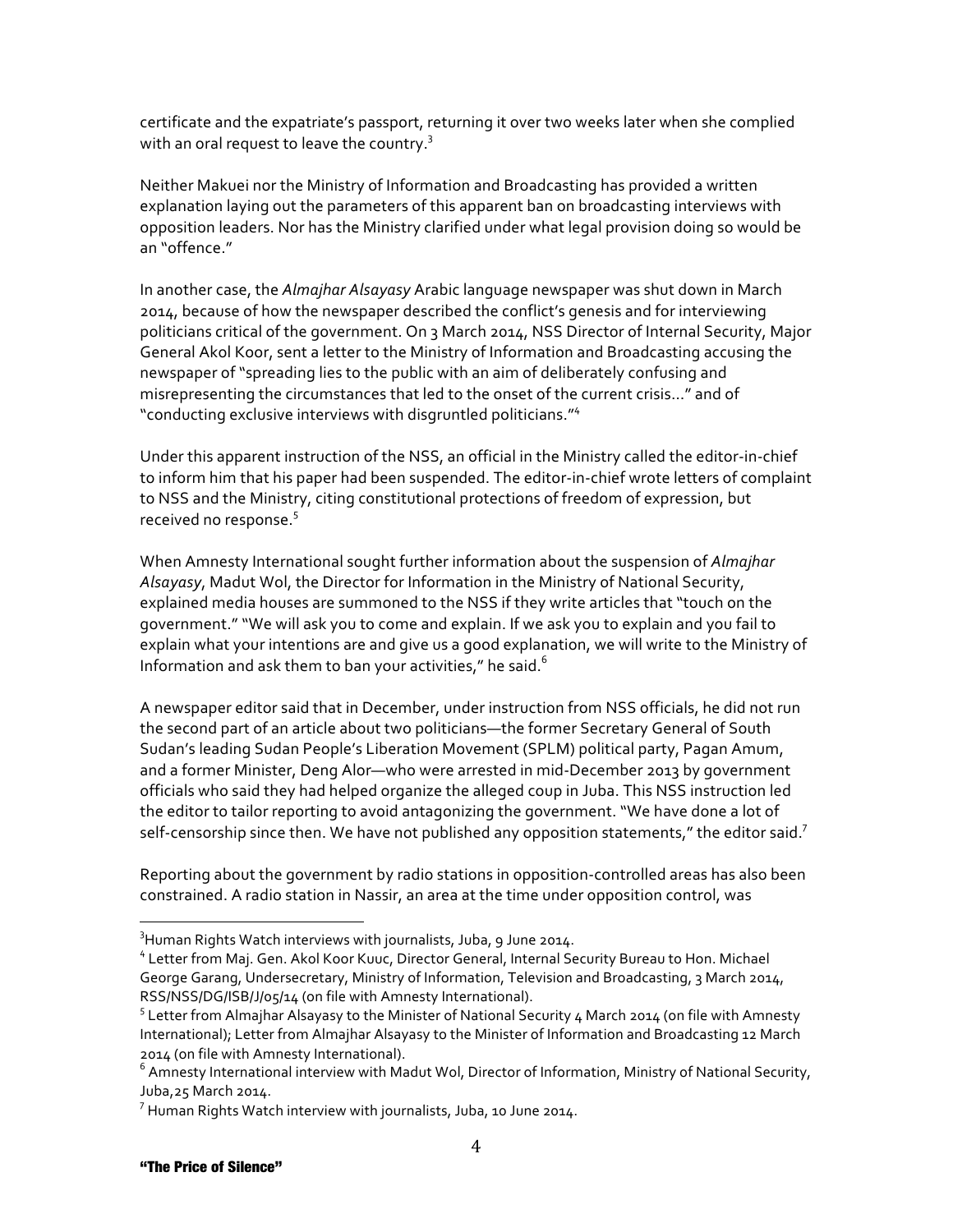reportedly criticized by opposition forces as being too pro-government and asked to cut all government messages.<sup>8</sup>

## *Cover;up:\*Restricting\*Reporting\*on Human\*Rights\*Violations*

Both the government and opposition forces have committed serious violations of international humanitarian law since the conflict began, including extrajudicial executions of civilians.<sup>9</sup> The NSS has intimidated, harassed and detained journalists for reporting on human rights violations, calls for accountability and public discontent with government. According to one journalist, the government's actions are "clearly related to an effort to cover up crimes committed by the regime. $^{\prime\prime^{10}}$ 

On 16 December 2013, soon after conflict began in Juba, two international journalists attempting to report on the violence that included attacks on civilians were stopped by soldiers, who threatened to kill them at gunpoint and stole their mobile phones and other equipment. They were then detained in an NSS building for three days during which they were denied food. They were released on 18 December 2013. Their equipment was never returned to them.<sup>11</sup>

In mid-January 2014, armed NSS personnel visited a media house, threatened to arrest one of the editors, demanded that he report to the NSS headquarters the next day, and questioned him about why he had visited the Mangaten neighbourhood in Juba. Mangaten is one of the areas where Nuer civilians were targeted and killed by government security forces during the mid-December 2013 violence. The same evening and in the days following, several reporters of the same media house received phone calls threatening them to, for example, 'stop reporting nonsense'.<sup>12</sup>

On 21 January 2014, an American journalist was summoned to the NSS headquarters where he was accused of fabricating information and slandering the NSS. He was shown a dossier of articles by his media outlet that covered targeted killings and other human rights violations. The NSS confiscated the journalist's passport and told him to return the next day. When he returned, a senior NSS officer told the journalist, "You have to go." Armed NSS officers escorted him to Juba airport and he left the country the same day. The NSS Director of

 $8$  Human Rights Watch interview with journalist, Juba, 9 June 2014.

<sup>99</sup> Amnesty International, *Nowhere Safe: Civilians Under Attack in South Sudan*, (Index: AFR 65/003/2014), http://www.amnesty.org/fr/library/info/AFR65/003/2014/en; Human Rights Watch, "War Crimes By Both Sides: Commanders Need to Halt Abuses, African Union Should Begin Inquiry," 27 February 2014, http://www.hrw.org/news/2014/02/26/south-sudan-war-crimes-both-sides; Human Rights Watch, "Ethnic Targeting, Widespread Killing: Civilian Protection, Independent Inquiry Needed," 16 January 2014, <u>http://www.hrw.org/news/2014/01/16/south-sudan-ethnic-targeting-widespread-killings.</u><br><sup>9</sup> Amnesty international interview with journalist, Juba, 20 March 2014.<br><sup>10</sup> Amnesty international interview with journalist, J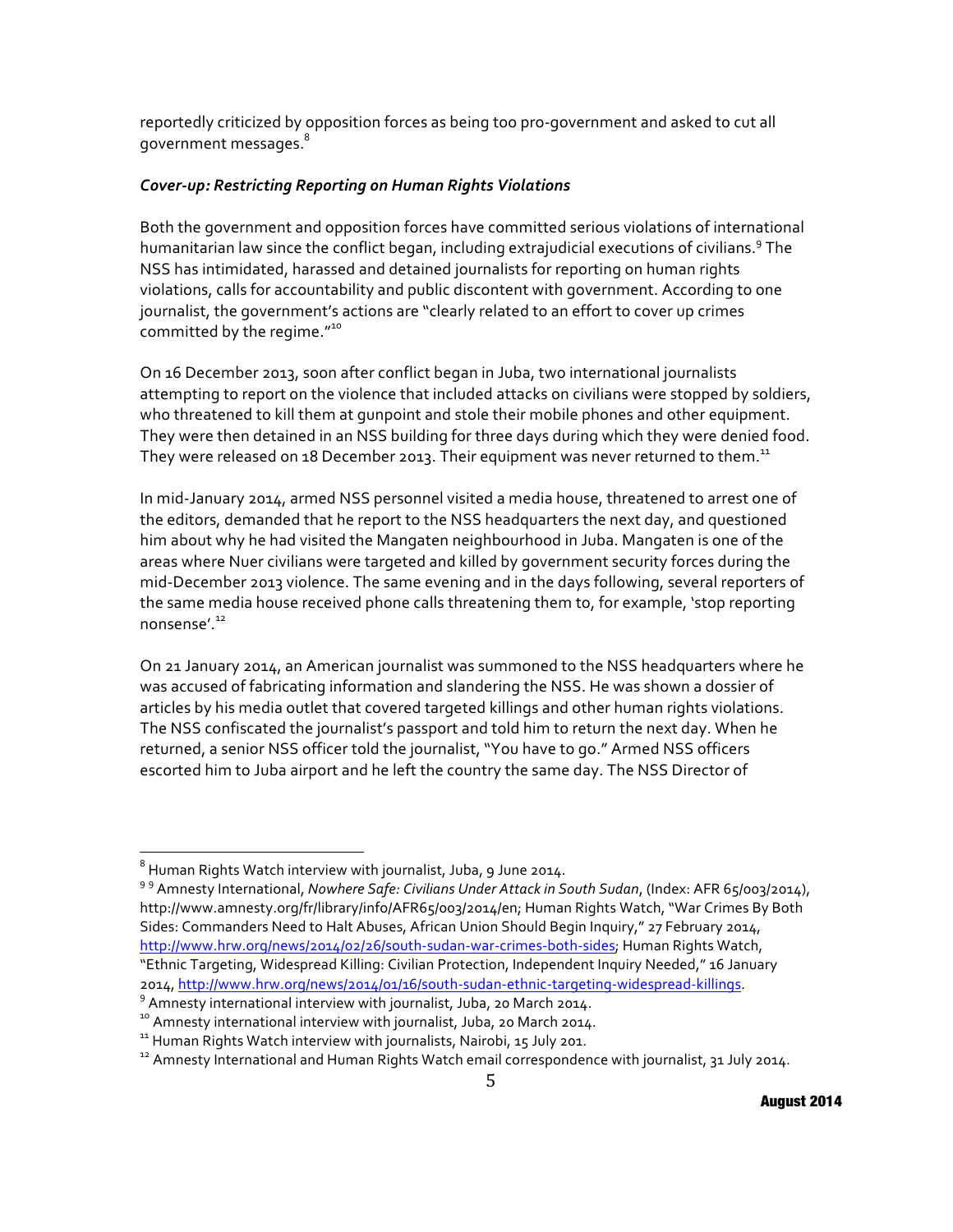Information later explained that this journalist had written "articles inciting the public against the government."<sup>13</sup>

In early March 2014, a Voice of America reporter was picked up by NSS officers together with the manager of a radio station. NSS held them for approximately eight hours at the NSS headquarters and questioned them about listener comments broadcast by the radio station. The radio station had broadcast a caller who advocated for South Sudan's President Kiir to be held accountable for human rights violations in the country.<sup>14</sup>

# *Censorship and Newspaper Seizures: "Don't publish anything about federalism"*

One of the most debated topics with respect to the current conflict is whether the country would be better off with a more federal or decentralized system of governance. Proponents have argued federalism would improve equitable distribution of resources while opponents have expressed fears that it would entrench ethnic and political divisions. Opposition leader Dr Riek Machar has said he supports federalism. In response, President Kiir said Machar was using federalism to deliberately divide the government.<sup>15</sup> The President's Spokesperson has said discussion about federalism should be put on hold and that peace should be prioritized. $^{16}$ 

The NSS has also apparently taken the stance there should be no discussion about federalism. NSS officers have told editors not to write about federalism and have seized newspapers to suppress debate, despite public statements by the Ministry of Information and Broadcasting and the South Sudan Human Rights Commission (SSHRC) to the effect that debate on federalism should be allowed to take place freely.

On 26 June 2014, NSS officers made telephone calls to the editors of *Juba Monitor* and *Al Mawqif* and instructed them to stop publishing articles about federalism.<sup>17</sup> According to the editor of *Al Mawgif*, these calls were accompanied by threats to seize copies of the newspaper should it fail to comply. NSS officers visited *The Citizen* newspaper offices on 27 June 2014 and also told the editor to stop publishing articles or editorials about federalism. $^{18}$  There were no written directives to back up these orders.

In response to these actions, editors of eight media houses met and drafted a letter to the Minister of Information and Broadcasting seeking clarification on the NSS instructions. The Minister responded with a letter on 2 July 2014, condemning censorship of the media, saying

 $13$  Amnesty International interview with Madut Wol, Director of Information, Ministry of National Security, 25 March 2014.

<sup>&</sup>lt;sup>14</sup> Human Rights Watch interview with journalist, Juba, 9 June 2014. 15 "Now the rebels have introduction of  $15$  "Now the rebels have introduced another set-up to the effect that I am opposed to the introduction of 'Federal System of Government' in South Sudan; this time to gain the support of our people in Equatoria whom they believe are die hearts of Federalism for some reasons." President's Address to the National Legislative Assembly (NLA), 19 July 2014

<sup>&</sup>lt;sup>16</sup> Sudan Tribune, "South Sudanese presidency warns against federalism debate," 24 June 2014,

http://www.sudantribune.com/spip.php?article51461 (accessed 31 July 2014)<br><sup>17</sup> Amnesty International interview with Alfred Taban, Editor-in-Chief, *Juba Monitor*, Juba, 4 July 2014;<br>Amnesty International interview with Al

Amnesty International interview with Nhial Bol, Editor-in-Chief, *The Citizen*, Juba, 7 July 2014.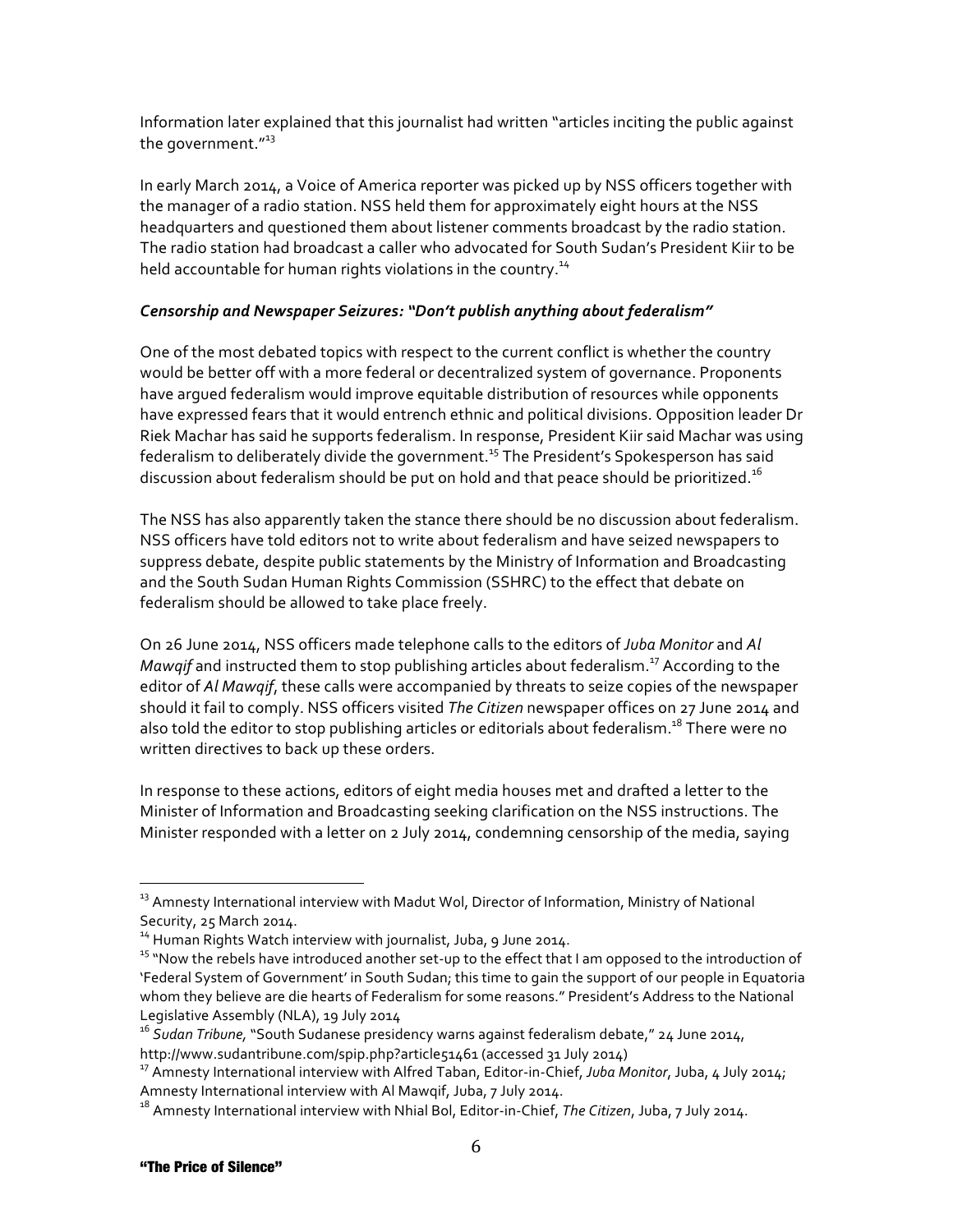the government's policy is to "encourage the people of South Sudan to participate in debates on topics or agendas which are of national interest."<sup>19</sup>

Juba Monitor's editor-in-chief, Alfred Taban, also wrote an opinion on 1 July 2014, announcing his paper would not comply with a demand he considered to be unconstitutional and an assault on freedom of expression. "We are going to allow the South Sudanese people the chance to debate the pros and cons of federalism and any other issues that affect the lives of the people," he wrote.<sup>20</sup> Despite the information ministry's letter in support of open debate, on the morning of 2 July 2014, NSS officers came to the offices of the *Juba Monitor*, seized copies of the newspaper, and chased down vendors, grabbing issues out of their hands. When Taban went to NSS to complain, NSS officers said that the 2 July edition 2014 contained two opinion pieces about federalism and threatened Taban with further seizures. According to Taban, an NSS officer said, "We confiscated your newspaper because you don't want to listen to us. If you continue to publish, we will continue to confiscate your paper. $"^{21}$ 

Around 15 armed NSS officers confiscated all copies of *The Citizen* newspaper on the morning of 7 July 2014 at the newspaper's office. The newspaper's editor, Nhial Bol, believes his run was seized because on 3 July 2014, the paper had printed the Minister of Information and Broadcasting's letter condemning censorship of articles about federalism and, two days later, a statement from the SSHRC that censorship of debate on the country's system of governance is unconstitutional. NSS officials instructed The Citizen not to publish either statement.<sup>22</sup>

## *Illegal\*Communications\*Surveillance*

The Government of South Sudan has capability to conduct communications surveillance, though the extent to which it does is unclear.<sup>23</sup> Nevertheless, there is widespread concern the government engages in targeted surveillance, particularly of mobile telephone conversations. This perception, combined with the knowledge that such surveillance is done without any legal or judicial oversight, hinders the ability of individuals to engage in frank and private telephone conversations. This also restricts the flow of information within the country.

The right to privacy is protected by South Sudan's Constitution and by international law.<sup>24</sup> Communications surveillance must comply with human rights law obligations which balance the duty of the state to protect security with the right to privacy, freedom of expression and

<sup>&</sup>lt;sup>19</sup> Letter from the Ministry of Information and Broadcasting, Ref:RSS/MOI&B/MO/J/17, 2 July 2014.<br><sup>20</sup> Juba Monitor, 1 July 2014, 4:130.<br><sup>21</sup> Amnesty International interview with Alfred Taban, Editor-in-Chief, Juba Monit

to conduct communications surveillance was confirmed when, during the trial of politicians Pagan Amum, Majak D'Agoot, Oyay Deng Ajak and Ezekiel Lol Gatkuoth for treason and other charges, government prosecutors played in court a recorded telephone conversation between Oyay Deng Ajak and Taban Deng Gai.

<sup>&</sup>lt;sup>24</sup> Transitional Constitution article 22, 2011 'The privacy of all persons shall be inviolable, no person shall be subjected to interference with his or her private life, family life, home or correspondence, save in accordance with the law'.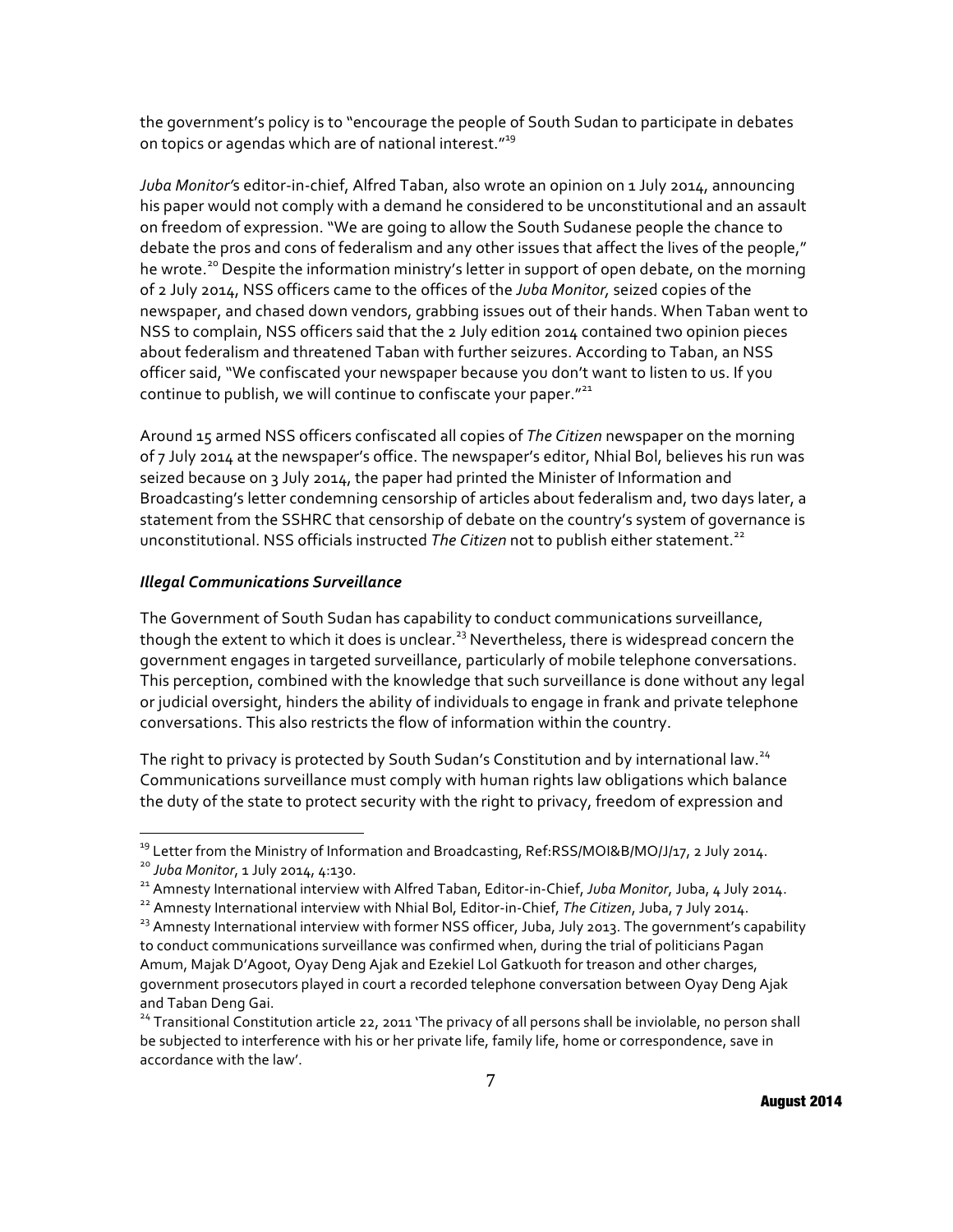other human rights. For a surveillance program to be lawful, it must be prescribed by law, necessary to achieve a legitimate aim, and proportionate to the aim pursued.<sup>25</sup> As there is currently no legal basis for communications surveillance in South Sudan, any surveillance that takes place constitutes a violation of the right to be protected by law against arbitrary interference with privacy, and may have a chilling effect on, or otherwise constrain, the exercise of the right to free expression.

# *The\*Toll\*of Conflict:\*Ethnic\*Targeting,\*Destruction and\*Appropriation\*of\*Media\*Infrastructure*

The conflict has displaced over one million people within South Sudan and forced over 400,000 to flee the country. The destruction of infrastructure and looting of property has devastated businesses and civil society, as well as the personal assets of many South Sudanese. This conflict has also taken its toll on journalists and human rights defenders.

A number of journalists and human rights defenders have fled the country because they were targeted based on their ethnicity or assumed political affiliation. After the conflict erupted in Juba, Dinka members of the Presidential Guard and other state security services targeted and killed Nuer soldiers and civilians. On 16 December 2013 soldiers stopped a Nuer journalist in Juba, threatened him and burnt his face with lit cigarettes. He was then detained for two days in a hot and crowded police cell before being released and has since fled the country. $^{26}$ 

On 17 December 2013 soldiers surrounded the home of independent journalist, Peter Gai, and opened fire, killing three of his relatives in front of him. He was taken to "Giyada", one of the military barracks in Juba, where he was detained for a week before being released on 25 December 2013. He subsequently fled to Kenya.

After hearing from colleagues that government troops planned to target him, freelance journalist Bonifacio Taban fled into exile on 17 January 2014 from his home in Bentiu, Unity state. Besides being targeted on the basis of his ethnicity, Taban believes authorities took offense to his story on the Sudan Tribune news website alleging that the Sudanese Justice and Equality Movement (JEM) rebel group had joined government troops fighting in Bentiu, which both JEM and the South Sudanese government have denied.<sup>27</sup> Taban does not know when it will be safe to return home.

Media infrastructure has also been damaged in the conflict. The community radio in Leer, for example, was reportedly looted and destroyed during fighting between government and opposition forces in February 2014. Prior to the government attack on Leer, opposition forces

<sup>&</sup>lt;sup>25</sup> The 2009 report by the UN Human Rights Council special rapporteur on the promotion and protection of human rights and fundamental freedoms while countering terrorism states that 'legislation must stipulate that State surveillance of communications must only occur under the most exceptional circumstances and exclusively under the supervision of an independent judicial authority. Safeguards must be articulated in law relating to the nature, scope and duration of the possible measures, the grounds required for ordering them, the authorities competent to authorize, carry out and supervise them and the kind of remedy provided by the national law'. *Report of the special rapporteur on human* rights and counterterrorism, 28 December, 2009, UN Doc A/HRC/13/37 paras. 17-18.<br><sup>26</sup> Human Rights Watch interviews, names withheld, Juba and Nairobi, March 2014.<br><sup>27</sup> Sudan Tribune, Sudanese Rebels Loot Oil Installations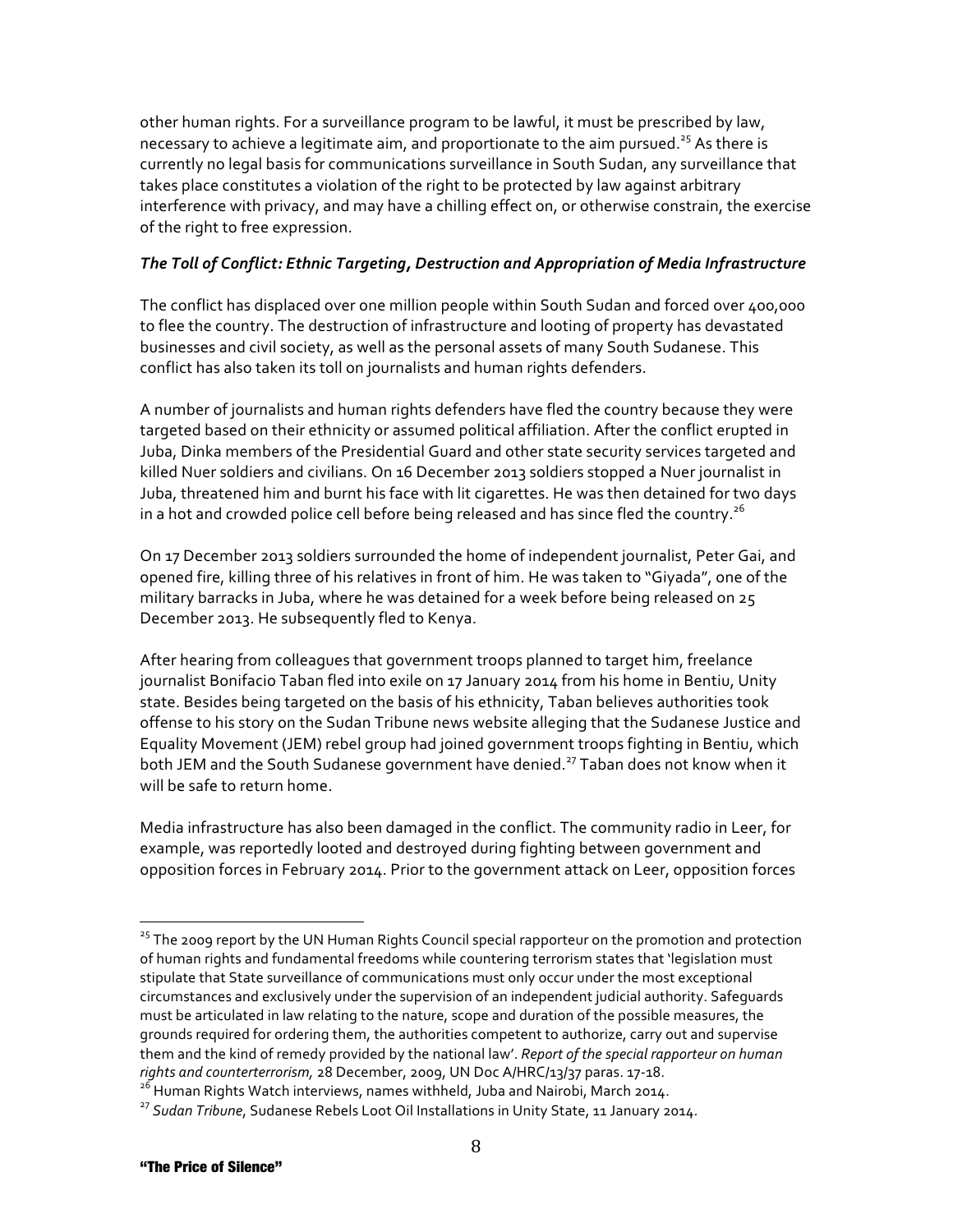also tried to commandeer the radio station for political messaging.<sup>28</sup> The Catholic Radio Network's Malakal-based station, Sout al Mahabba, was ransacked in February 2014 and their equipment was looted. They have not been able to resume broadcasting. Equipment was also looted from Jonglei FM and Radio Jonglei, two radio stations based in Bor.<sup>29</sup>

According to UNMISS, following the opposition takeover of Bentiu on 15 April 2014, individuals aligned with opposition forces used Radio Bentiu FM to incite sexual violence and ethnic and political killings. An individual alleging to be the SPLM Secretary General of Unity, for example, stated on air that government aligned forces had raped Nuer women and called on young men to go Dinka areas and do the same.  $30^\circ$ 

## *Gaps\*in\*the Legal\*Framework*

The right to freedom of expression is protected under South Sudan's 2011 transitional Constitution.<sup>31</sup> While South Sudan is not party to core international human rights treaties, this right is also protected by customary international human rights law, binding on all states.<sup>32</sup>

President Kiir declared states of emergency in Jonglei, Unity and Upper Nile states in January 2014. According to the transitional Constitution, during a state of emergency, the President may, by law or order, suspend part of the bill of rights, including the right to freedom of expression.<sup>33</sup> President Kiir has not, however, issued any order suspending the right to freedom of expression. Under international human rights law, any restrictions on freedom of expression must be necessary and proportionate to protect specified interests, even during a state of emergency.

None of the journalists or human rights defenders cited in this briefing paper have been charged under any provision of South Sudanese law. Nor has the government cited any legal provision under which it has restricted the content of media publishing and broadcasting. The rationale for restrictions often presented by government officials is to prevent incitement to violence or to protect national security. However, the government cannot impose such restrictions arbitrarily. While states have an obligation to prohibit advocacy of hatred that constitutes incitement to discrimination, hostility or violence, such prohibitions must be set forth in law and formulated precisely.

No government body has chilled South Sudan's still emergent media as much as the NSS. According to the Transitional Constitution, the NSS should "be professional and its mandate

<sup>&</sup>lt;sup>28</sup> Human Rights Watch interviews, names withheld, Juba, June 204<br><sup>29</sup> Radio Tamazuj, "Two radio stations destroyed in Jonglei," 11 February 2014.<br><sup>30</sup> UNMISS, *Conflict in South Sudan: A Human Rights Report*, para. 247,

Declaration of Human Rights (UDHR).

 $33$  Transitional Constitution, Article 190. The transitional Constitution prohibits infringements on the right to life, the prohibition of torture and the right to a fair trial, even during a state of emergency.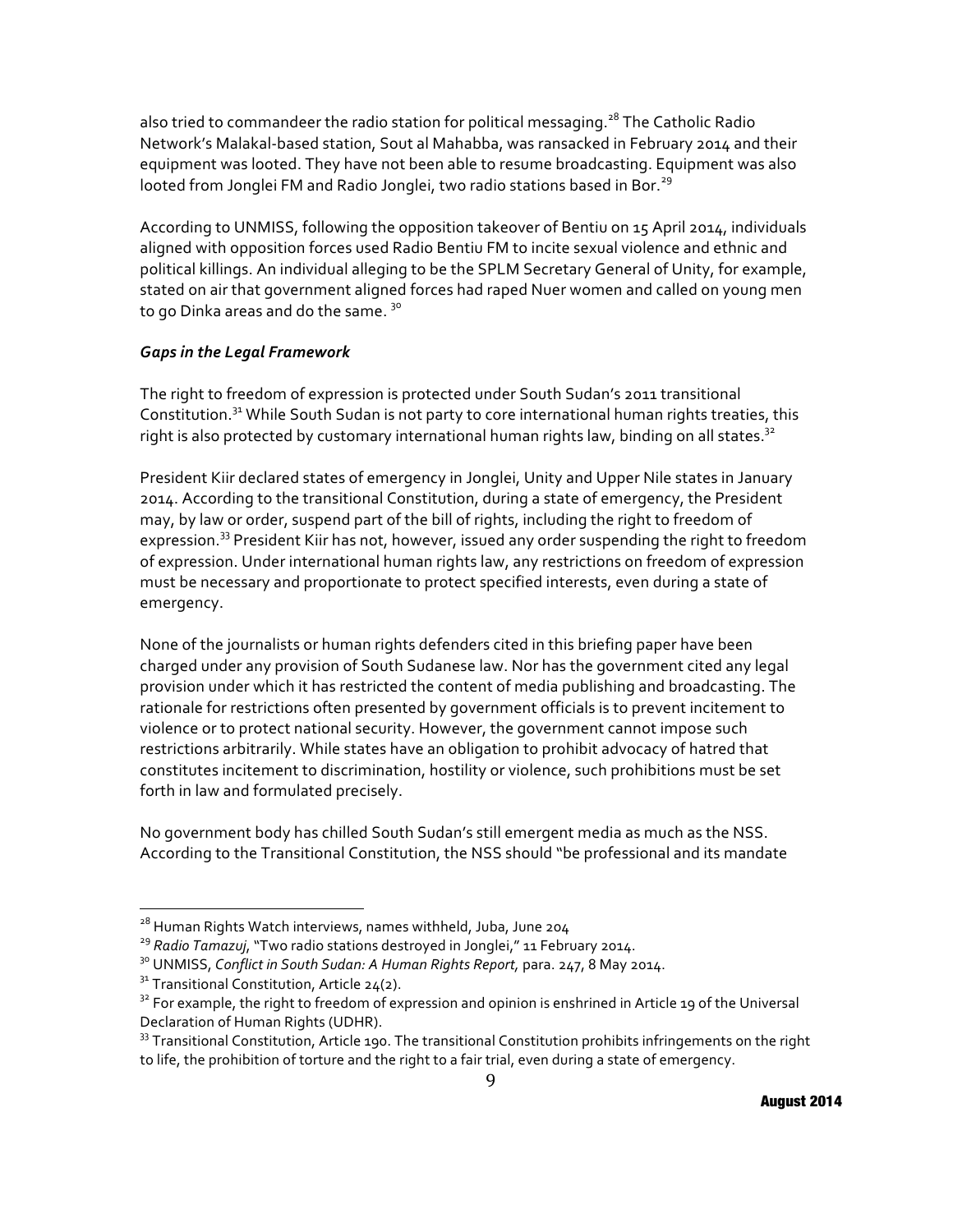shall focus on information gathering, analysis and advice to the relevant authorities."<sup>34</sup> NSS officers have clearly overstepped this description of their mandate, and have acted outside the law, despite the Transitional Constitution's provision that the service would be prescribed by law.<sup>35</sup> Since 2011, NSS officers have arrested and detained people without any legal basis. With respect to media in particular, the officers summoned editors and journalists, confiscated and seized publications, and censored content from various media.

A National Security Bill was tabled before the National Legislative Assembly (NLA) in May 2014 and has gone through two readings. The draft grants the NSS sweeping powers. If passed in its current form, NSS officers will have the same powers to arrest and detain as the police, but the law does not specify permissible detention sites, or quarantee basic due process rights, such as the right to counsel or to be brought before a tribunal within a fixed time period.<sup>36</sup> The bill grants broad criminal immunity to members of the NSS except where explicitly waived.<sup>37</sup> Also of concern are the powers of surveillance, without judicial review, to "gather, retain and disseminate information related to any person as is necessary for carrying out its duties and functions under this Bill."<sup>38</sup> NSS officers are also given a mandate to search and seize property, but there is no requirement in the bill that NSS would need judicial permission or a warrant to carry out these activities.

Editors and journalists say they are vulnerable to harassment, arbitrary arrest, and censorship in the absence of laws establishing a legal mechanism to protect media freedom and safeguard the media in reporting. An overdue initiative to adopt media legislation in South Sudan has stalled. Three media bills, approved by the NLA in July 2013, and subsequently sent to President Kiir for approval are considered a step in the right direction for media freedoms in South Sudan.<sup>39</sup> One year later, however, no one seems to know when, or even if, President Kiir will sign them into law.

## *Recommendations*

# **Expand space for reporting**

Both parties to the conflict should increase the space for independent reporting. They should ensure full and unimpeded access for journalists, national and international human rights organizations and other members of civil society to all areas of the country, including conflictaffected areas.

<sup>&</sup>lt;sup>34</sup> Transitional Constitution, Article 159(e).<br><sup>35</sup> Transitional Constitution, Article 160 (5).

<sup>&</sup>lt;sup>36</sup> Draft National Security Service Bill, May 2014, Art. 50 - 51(On file with Amnesty International).<br><sup>37</sup> Draft National Security Service Bill, May 2014, Art. 52.<br><sup>38</sup> Draft National Security Service Bill, May 2014, Art

<sup>&</sup>lt;sup>39</sup> For further analysis of the media bills, see Article 19, *"Legal Analysis: South Sudan Broadcasting Bill"*, 3 October, 2012, http://www.article19.org/resources.php/resource/3461/en/south-sudan:-broadcastingcorporation-bill (accessed 14 July, 2014), Article 19,"Legal Analysis: South Sudan Right of Access to Information Bill", August 21 2012, http://www.article19.org/resources.php/resource/3419/en/southsudan:-right-of-access-to-information-bill (accessed 14 July, 2014) and Article 19,"Legal Analysis: South Sudan Media Authority Bill", 26 July 2012,

http://www.article19.org/resources.php/resource/3387/en/south-sudan:-media-authority-bill, (accessed 14 July 2014).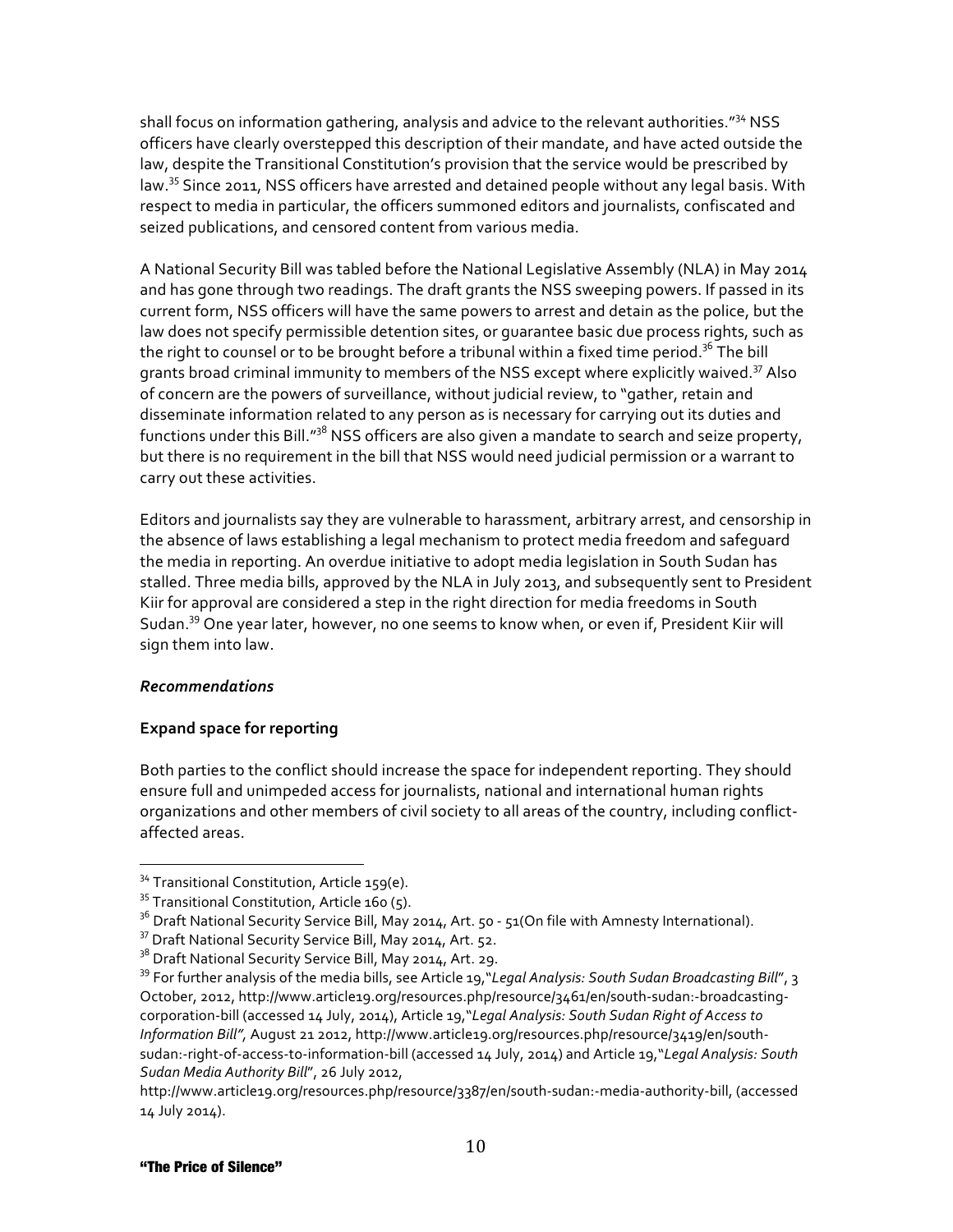The National Security Service should immediately cease activities restricting freedom of expression including threats, summoning journalists to the NSS headquarters and issuing oral orders regarding publications and the seizure of newspapers. The NSS should retract oral instructions not to publish articles about federalism or other topics of public interest. The Minister of National Security should make a formal and public apology for detentions and newspaper seizures, particularly those conducted since the conflict began, and make a public commitment on the behalf of the government to end such violations.

The June 2014 statement by the Ministry of Information and Broadcasting supporting freedom of expression was welcome. The Ministry should demand publicly that the NSS ceases activities that unlawfully infringe on freedom of expression. Minister Makuei should formally retract his statements made earlier this year to the effect that journalists should not broadcast interviews with opposition forces.

UNMISS should help counter the government clamp down on freedom of expression by revitalizing its radio Miraya FM broadcasts. Early in the conflict, Miraya FM reduced its news service and its call-in programs—an important platform for South Sudanese.<sup>40</sup> The UN radio Miraya FM reaches across South Sudan, has the greatest listenership and employs some of South Sudan's best-trained journalists and could be used as a tool for countering ethnic and political hatred, dispelling rumors and exposing violations by all parties.

Governments and other stakeholders that provide support and technical assistance to improve protection of rights in South Sudan should increase support to the media sector, including for investigative reporting and coverage of governance and human rights issues. Diplomats from the region and other countries should ensure they monitor freedom of expression in South Sudan and urge the government to protect freedom of expression.

Given the critical link between freedom of expression in South Sudan and the extent to which the peace negotiations in Addis Ababa can be inclusive, the IGAD should call on both parties to commit to freedom of expression both around the negotiating table as well as in areas of the country under their control.

# **Monitoring, investigating and reporting on violations of freedom of expression**

Improving awareness of violations of freedom of expression when they occur will contribute to ensuring corrective measures are taken. The Government of South Sudan should carry out prompt, effective and impartial investigations into all allegations of threats and attacks against journalists and media workers and hold those responsible to account in accordance with international standards.

The South Sudan Human Rights Commission should monitor illegal restrictions on freedom of expression and consider establishing a database of cases. It should report on this issue reqularly

!!!!!!!!!!!!!!!!!!!!!!!!!!!!!!!!!!!!!!!!!!!!!!!!!!!!!!!

 $40$  Human Rights Watch interviews with journalists and UN officials, Juba, June 2014.